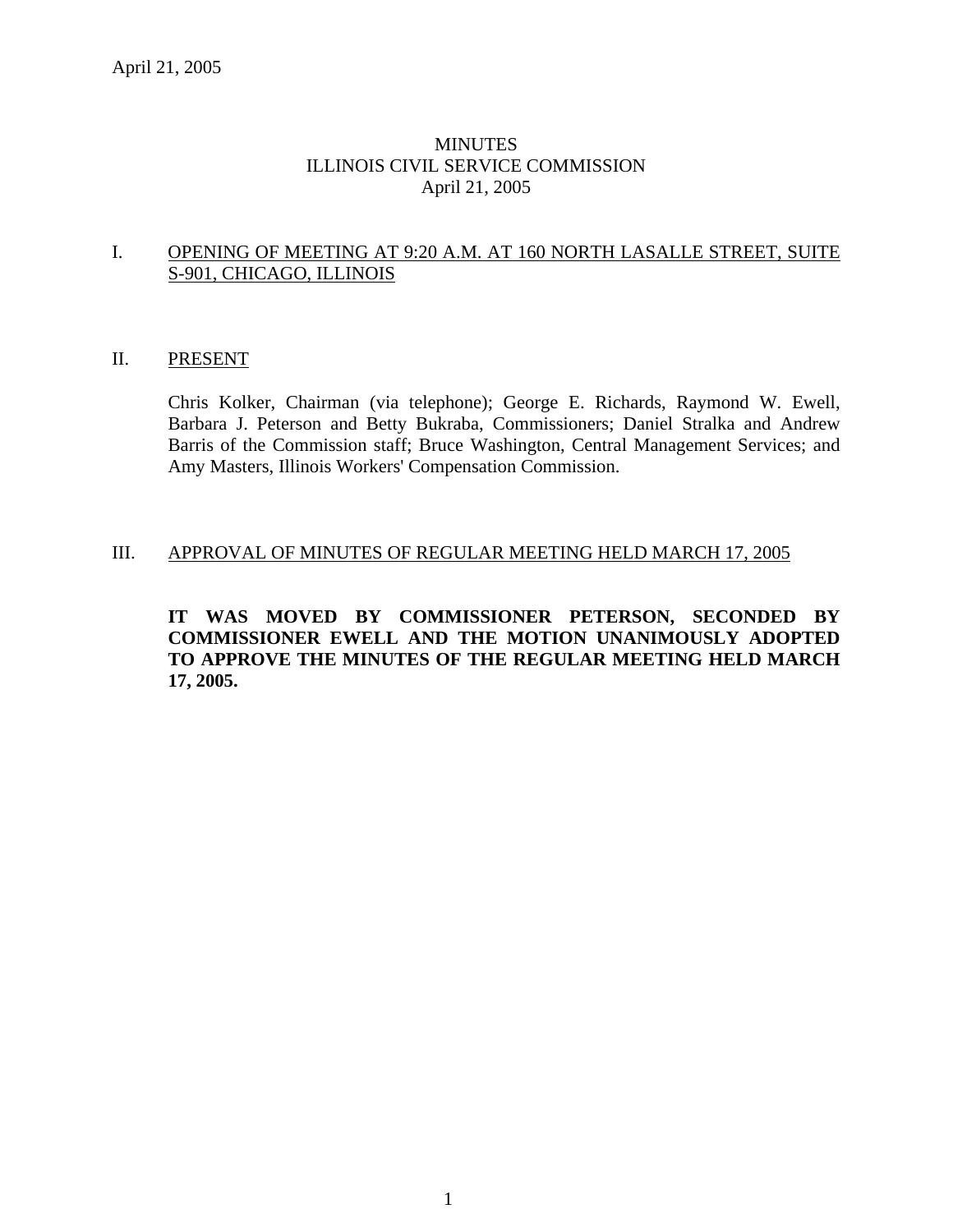#### IV. EXEMPTIONS UNDER SECTION 4d(3) OF THE PERSONNEL CODE

#### **Report on Exempt Positions A.**

|                                       | Total            | Number of Exempt |
|---------------------------------------|------------------|------------------|
| <u>Agency</u>                         | <b>Employees</b> | Positions        |
|                                       |                  |                  |
|                                       |                  |                  |
|                                       |                  |                  |
|                                       |                  |                  |
|                                       |                  |                  |
| Central Management Services  1456 116 |                  |                  |
|                                       |                  |                  |
|                                       |                  |                  |
|                                       |                  |                  |
|                                       |                  |                  |
|                                       |                  |                  |
|                                       |                  |                  |
|                                       |                  |                  |
|                                       |                  |                  |
|                                       |                  |                  |
|                                       |                  |                  |
|                                       |                  |                  |
|                                       |                  |                  |
|                                       |                  |                  |
|                                       |                  |                  |
|                                       |                  |                  |
|                                       |                  |                  |
|                                       |                  |                  |
|                                       |                  |                  |
|                                       |                  |                  |
|                                       |                  |                  |
|                                       |                  |                  |
|                                       |                  |                  |
|                                       |                  |                  |
|                                       |                  |                  |
|                                       |                  |                  |
|                                       |                  |                  |
|                                       |                  |                  |
|                                       |                  |                  |
|                                       |                  |                  |
|                                       |                  |                  |
|                                       |                  |                  |
|                                       |                  |                  |
|                                       |                  |                  |
|                                       |                  |                  |
|                                       |                  |                  |
|                                       |                  |                  |
|                                       |                  |                  |
|                                       |                  |                  |
|                                       |                  |                  |
|                                       |                  |                  |
|                                       |                  |                  |
|                                       |                  |                  |
|                                       |                  |                  |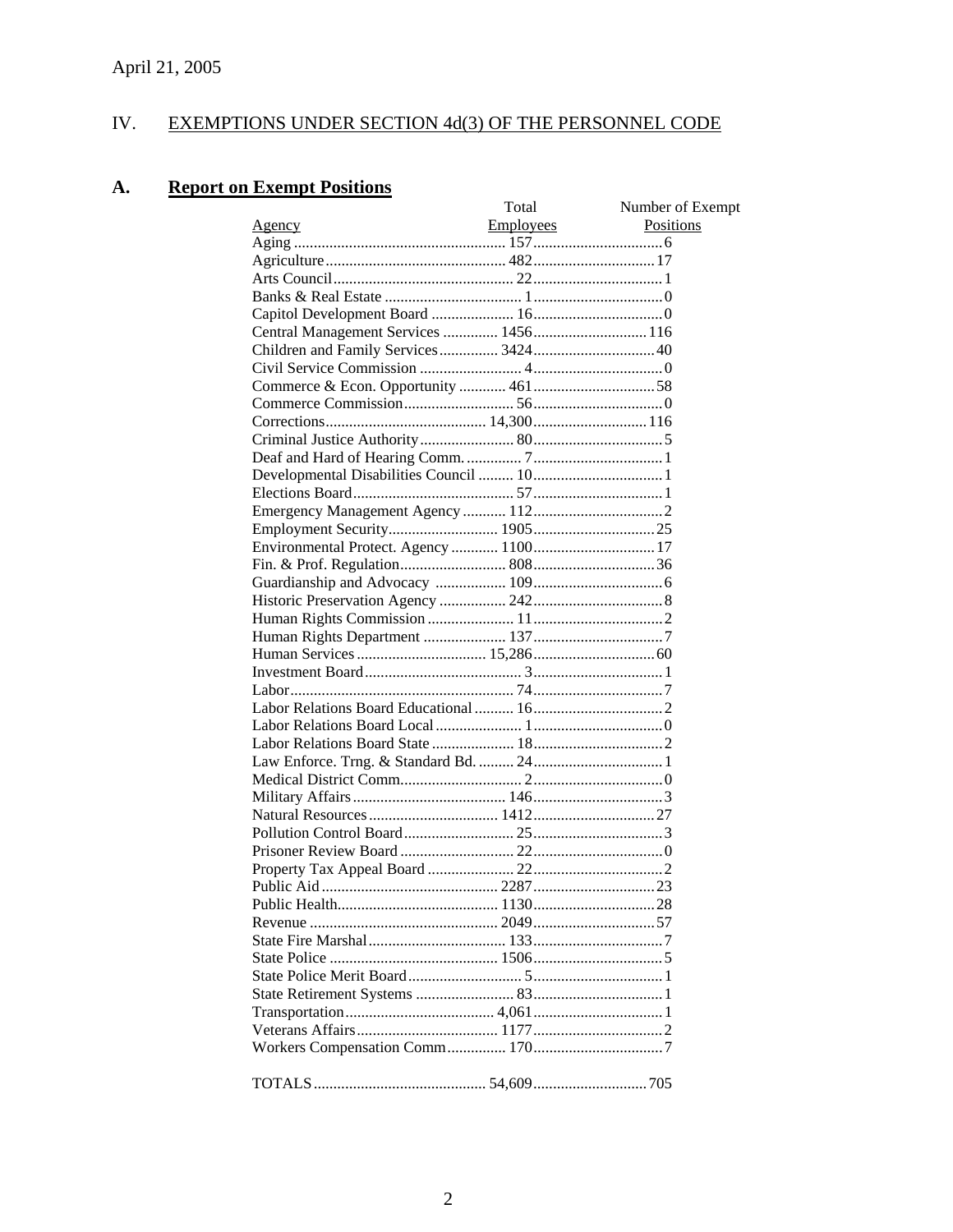#### **B. Governing Rule - Jurisdiction B Exemptions**

- a) Before a position shall qualify for exemption from Jurisdiction B under Section 4d(3) of the Personnel Code, the position shall be directly responsible to:
	- 1. The Governor, or
	- 2. A departmental director or assistant director appointed by the Governor, or
	- 3. A board or commission appointed by the Governor, or
	- 4. The head of an agency created by Executive Order, or the director or assistant director of an agency carrying out statutory powers, whose offices are created by the Governor subject to legislative veto under Article V, Section 11, of the Constitution of 1970, which agency head, director, or assistant director may themselves be subject to exemption under Section 4d(3), or
	- 5. In an agency having a statutory assistant director, a deputy director exercising full line authority under the director for all operating entities of the agency, provided the statutory role of assistant director is vacant or is assigned clearly distinct and separate duties from the deputy director and as a colleague to him, or
	- 6. A line position organizationally located between the director and/or assistant director and a subordinate statutorily exempt position(s), provided the position proposed for exemption has line authority over the statutory exempt position(s), or
	- 7. The elected head of an independent agency in the executive, legislative, or judicial branch of government.
- b) If a position meets the above criterion, it must, in addition, be responsible for one or more of the following before it shall be approved as exempt:
	- 1. Directs programs defined by statute and/or departmental, board, or commission policy or possess significant authority when acting in the capacity of a director of programs to bind the agency.
	- 2. Makes decisions in exercising principal responsibility for the determination or execution of policy which fix objectives or state the principles to control action toward operating objectives of one or more divisions, such decisions being subject to review or reversal only by the director, assistant director, board or commission.
	- 3. Participates in the planning and programming of departmental, board, or commission activities, integrating the plans and projections of related divisions, and the scheduling of projected work programs of those agencies.
	- 4. Makes decisions in exercising principal responsibility for the determination or execution of policy which fix objectives or state the principles to control action toward operating objectives of one or more divisions, such decisions being subject to review or reversal only by the director, assistant director, board or commission.
	- 5. Participates in the planning and programming of departmental, board, or commission activities, integrating the plans and projections of related divisions, and the scheduling of projected work programs of those agencies.

**\* \* \* \***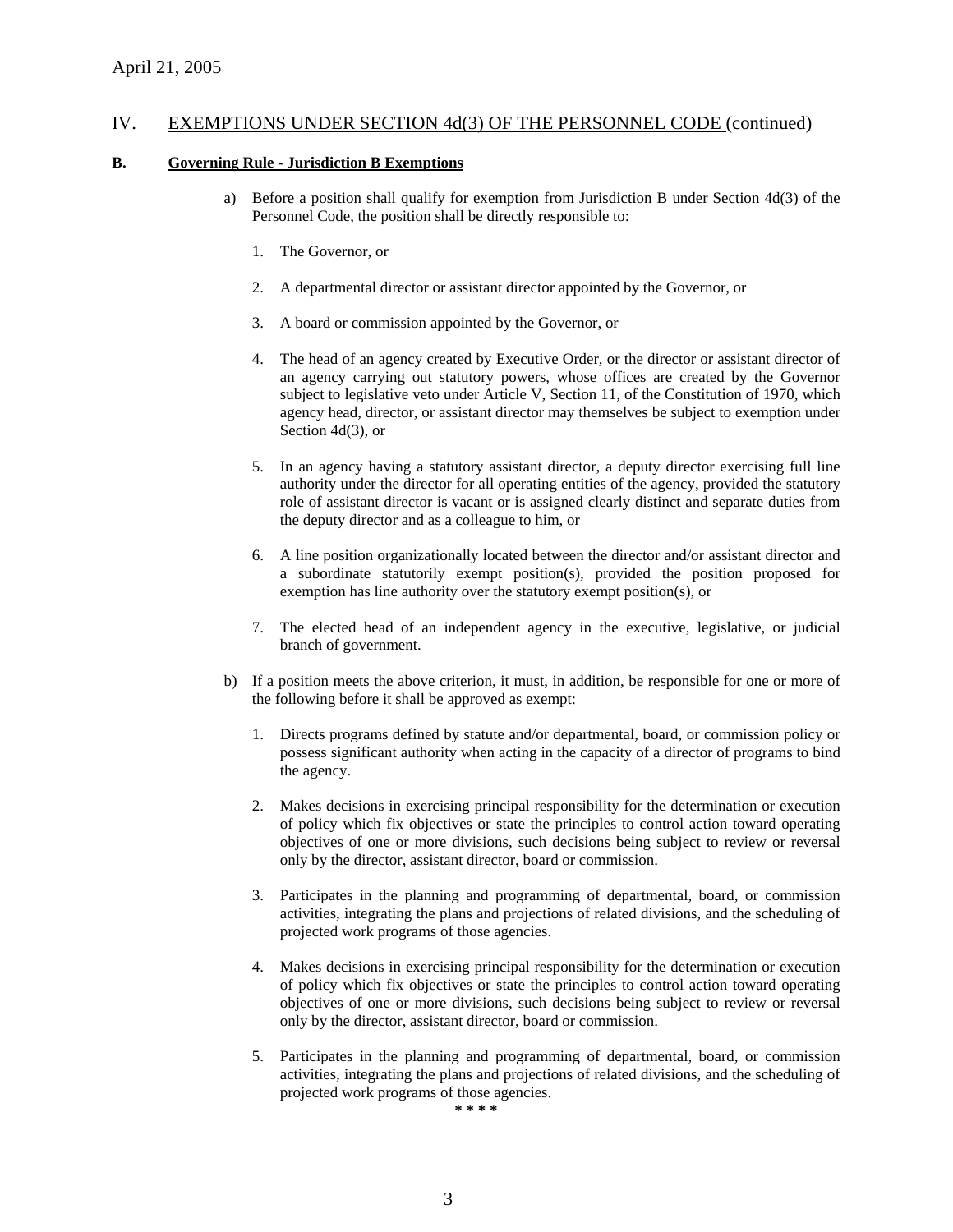• Regarding Items C-E, Assistant Executive Director Andrew Barris stated that these items had been on the agenda for several months. The staff's primary concerns were the potential for overlap and the reporting requirement. Bruce Washington addressed the Commission regarding the principal policy-making responsibilities of the positions and the potential for overlap and he also addressed the reporting requirement issue. Washington stated that the sensitive nature of the positions required 4d(3) exemption to achieve the goals outlined in Executive Order #10. Washington discussed the proposed positions' relationship to the currently exempt position of the Manager of Transactions and Property Administration and assured there was no overlap. Washington stated that the Manager of Transactions and Property Administration was responsible for the comprehensive scheme embodied in Executive Order #10 by overseeing the State of Illinois' efforts in effectively implementing the cost effective management of currently owned state property, the disposition of such property and the acquisition of new property. Washington assured the Commission that the Manager of Real Property Transactions was solely responsible for making policy regarding the disposition of state owned property and applying market analysis to the future acquisition of property. Regarding the two Manager of Transactions positions - North and South regions, Washington stated that these positions were the principal policy makers regarding the State of Illinois' lease portfolio, including those properties currently under contract (approximately 10,000 properties) and the policy of the State regarding new lease contracts. Bruce Washington noted the differences in property type and local business practices in the Northern part of the state compared to the Southern part of the state. Chairman Kolker specifically asked Washington to address the reporting structure of the Bureau of Property Management. Washington stated that the proposed positions had full autonomy regarding policy-making decisions in each position's respective area. Chairman Kolker asked Barris his opinion of the positions' policy-making responsibilities. Barris stated that each 4d(3) request is examined on a case-by-case basis and that the ratification of one position does not create precedent for future exemption requests. With that said, Barris added that the Real Property Transactions Manager more clearly fell within the parameters of Rule 11 than the other two proposed positions. Commissioner Richards asked Washington why these positions needed to be 4d(3) exempt. Washington responded by emphasizing the sensitive nature of the positions' policy-making responsibilities and the need to establish distinct principal policy making positions in each position's respective area of expertise in order to efficiently accomplish the goals of Executive Order #10. After hearing Bruce Washington's presentation, the Commission voted to approve the exemption requests.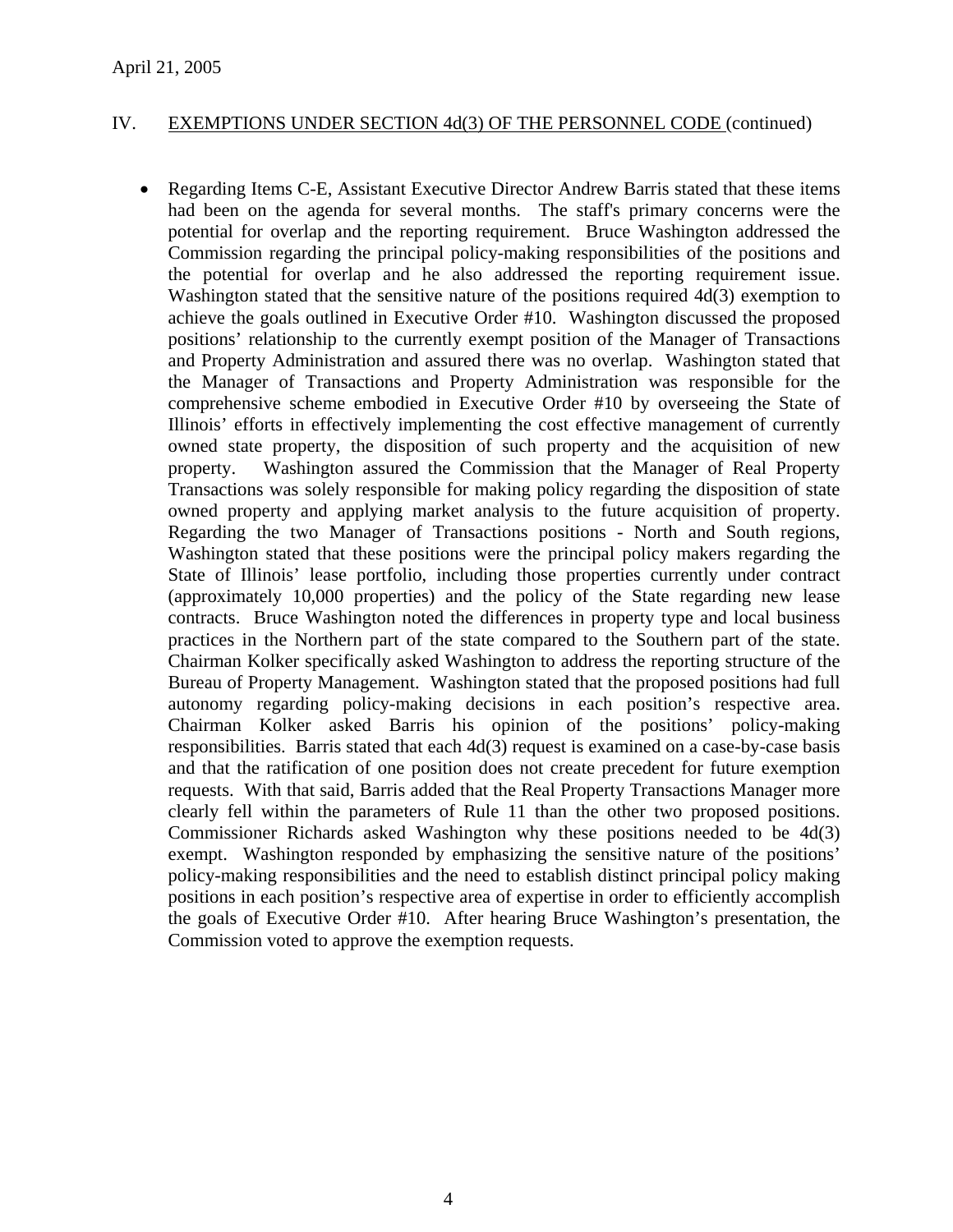- Regarding Items O and P, Amy Masters of the Workers' Compensation Commission addressed the Civil Service Commission. Prior to her presentation, the staff noted that the Chief Financial Officer position appeared to meet the reporting and policy-making requirements of Rule 11. However, the staff had questions regarding the Insurance Compliance position and how that position can make policy when it is simply monitoring compliance with the Workers' Compensation Act. Masters stated that due to the small size of the department, and the large number of incoming complaints and/or uninsured companies throughout the state, the Insurance Compliance Manager will make policy on how to seek out uninsured employers by geographic location, industry type, and size among other factors. Additionally, the manager will need to set policies about the best methods to facilitate the identification and investigation of these employers. In addition, while the Act may outline specific penalties and fines for uninsured employers, the main goal of the Commission is to get injured workers paid and uninsured companies insured. Determining policies about which employers should be fined at the rate as indicated by the Act, or should be fined a lower amount, or in less severe cases, should be required to simply become insured and/or pay existing claims of the injured worker without any penalties are policy decisions that should be determined by the Insurance Compliance Manager. After Masters' presentation, the Commission voted to approve the exemption requests.
- Item F was continued from the last meeting to determine if the proposed position was similar to the previously exempted Purchasing Officer positions at other individual agencies. Assistant Executive Director Andrew Barris spoke to Paul Campbell and he informed Barris that it was the same type of position. After looking at the previous exemption requests for other Purchasing Officer positions, Barris discovered that the job description was substantially similar to those of the previously exempted positions. For this reason, the staff recommended exemption.
- Regarding Item G (Deputy Director), the Governor announced an initiative to develop an industry for Homeland Security. This position is the Deputy Director of Homeland Security Marketplace, reports to the Director and is the principal policy maker for accomplishing this initiative. For these reasons, the staff recommended exemption.
- Contract Compliance Officer, Item H, was continued because the staff had questions about a previous submission by DCFS in which the Commission denied an exemption request for a position that appears to be identical to the present one.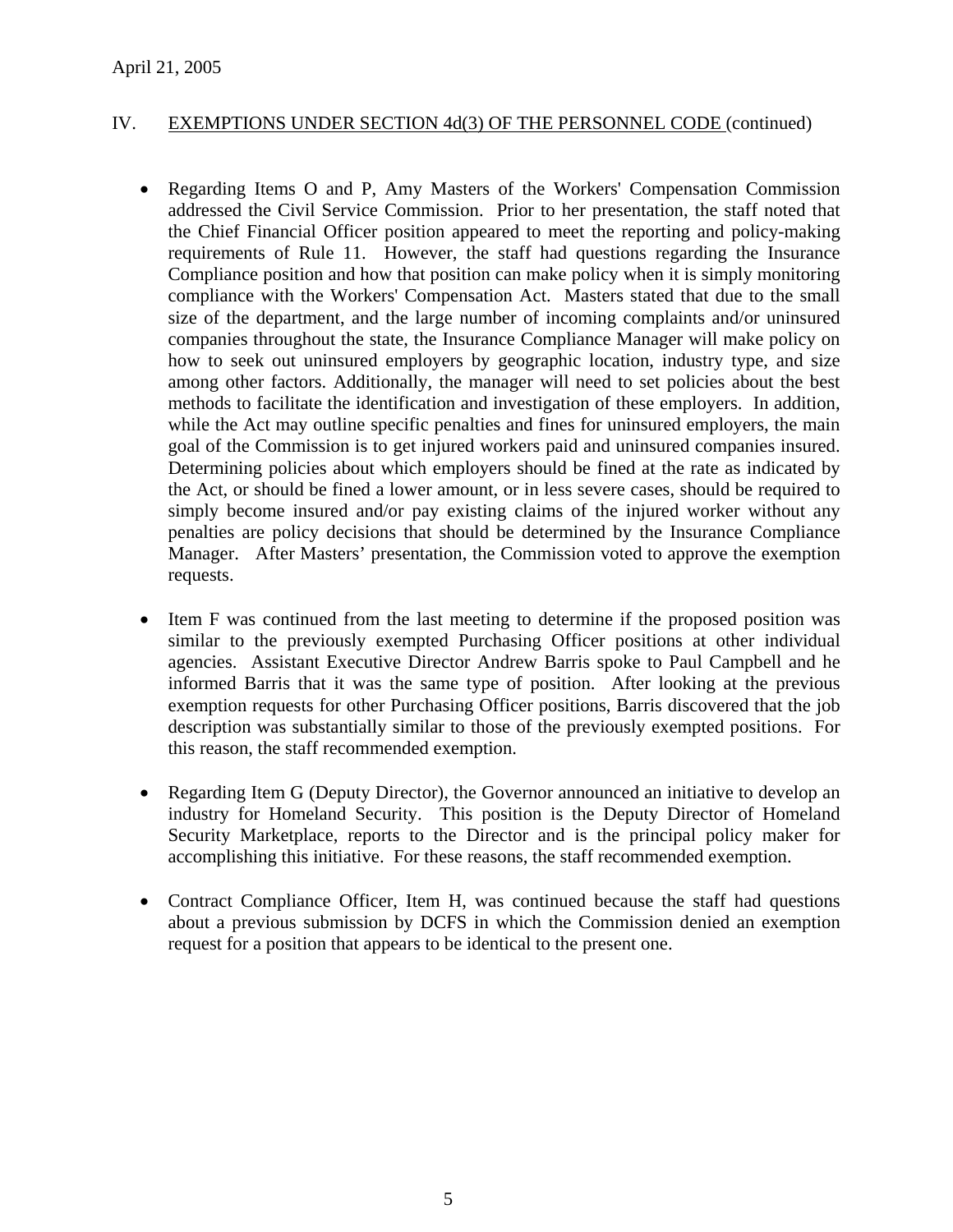- Items I and J were continued at the request of the DFPR. CMS did not recommend approval. It was proposed that a representative of DFPR appear before the Commission to address the overall plan for the reorganization of the Department of Financial and Professional Regulation.
- Items K and L posed concerns for the staff regarding the principal policy making responsibilities of both positions, i.e., a) what principal policy does an EEO/Ethics officer make and b) regarding Item L, the proposed position reports to another position responsible for criminal investigations and the phrase "subject to management approval" at the beginning of the job description does not specify to whom the phrase is referring. For these reasons, the positions were continued.
- While Chief General Counsel makes policy, concerning Items M and N, the staff does not recommend exemption for the assistant General Counsel position. On the rare occasion in the past when an assistant general counsel position was made exempt, there were extenuating circumstances that necessitated exemption. For these reasons, the staff recommended exemption for the Chief General Counsel position, Item M, but not for the assistant General Counsel position, Item N.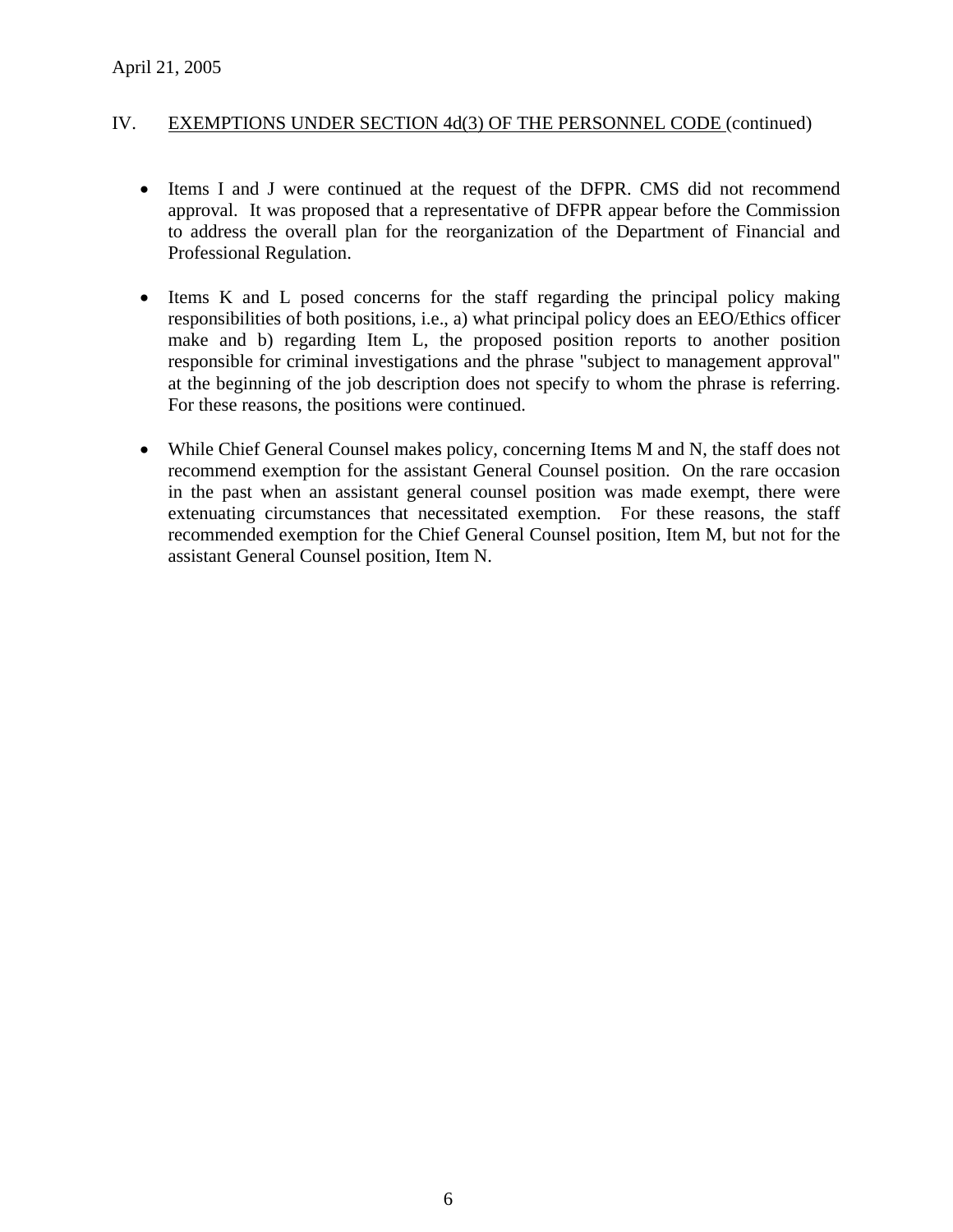**IT WAS MOVED BY COMMISSIONER RICHARDS, SECONDED BY COMMISSIONER EWELL AND BY ROLL CALL VOTE THE MOTION UNANIMOUSLY ADOPTED TO APPROVE THE REQUESTS FOR 4D(3) EXEMPTION FOR THE FOLLOWING POSITIONS.**

# **C. Requests for 4d(3) Exemption Approved by the Commission**

**The following 4d(3) requests for exemption were approved at the April 21, 2005 meeting:** 

| Agency:<br><b>Position Title:</b><br><b>Position Number:</b><br>Bureau/Division:<br>Incumbent:<br>Supervisor:<br>Location: | <b>Central Management Services</b><br>Senior Public Service Administrator<br>40070-37-62-400-00-01<br>Bureau of Property Management/Transactions & Property<br>Vacant<br>Manager of Transactions and Property Administration<br><b>Cook County</b> |
|----------------------------------------------------------------------------------------------------------------------------|----------------------------------------------------------------------------------------------------------------------------------------------------------------------------------------------------------------------------------------------------|
| Agency:                                                                                                                    | <b>Central Management Services</b>                                                                                                                                                                                                                 |
| <b>Position Title:</b>                                                                                                     | Senior Public Service Administrator                                                                                                                                                                                                                |
| <b>Position Number:</b>                                                                                                    | 40070-37-62-300-00-01                                                                                                                                                                                                                              |
| Bureau/Division:                                                                                                           | Bureau of Property Management/Transactions & Property<br>Administration-Central and Southern Regions                                                                                                                                               |
| Incumbent:                                                                                                                 | Vacant                                                                                                                                                                                                                                             |
| Supervisor:                                                                                                                | Manager of Transactions and Property Administration                                                                                                                                                                                                |
| Location:                                                                                                                  | <b>Sangamon County</b>                                                                                                                                                                                                                             |
|                                                                                                                            |                                                                                                                                                                                                                                                    |
| Agency:                                                                                                                    | <b>Central Management Services</b>                                                                                                                                                                                                                 |
| <b>Position Title:</b>                                                                                                     | Senior Public Service Administrator                                                                                                                                                                                                                |
| <b>Position Number:</b>                                                                                                    | 40070-37-62-200-00-01                                                                                                                                                                                                                              |
| Bureau/Division:                                                                                                           | <b>Bureau Of Property Management/Transactions Property</b><br>Administration-Chicago and Northern Regions                                                                                                                                          |
| Incumbent:                                                                                                                 | Vacant                                                                                                                                                                                                                                             |
| Supervisor:                                                                                                                | Manager of Transactions and Property Administration                                                                                                                                                                                                |
| Location:                                                                                                                  | <b>Cook County</b>                                                                                                                                                                                                                                 |
|                                                                                                                            |                                                                                                                                                                                                                                                    |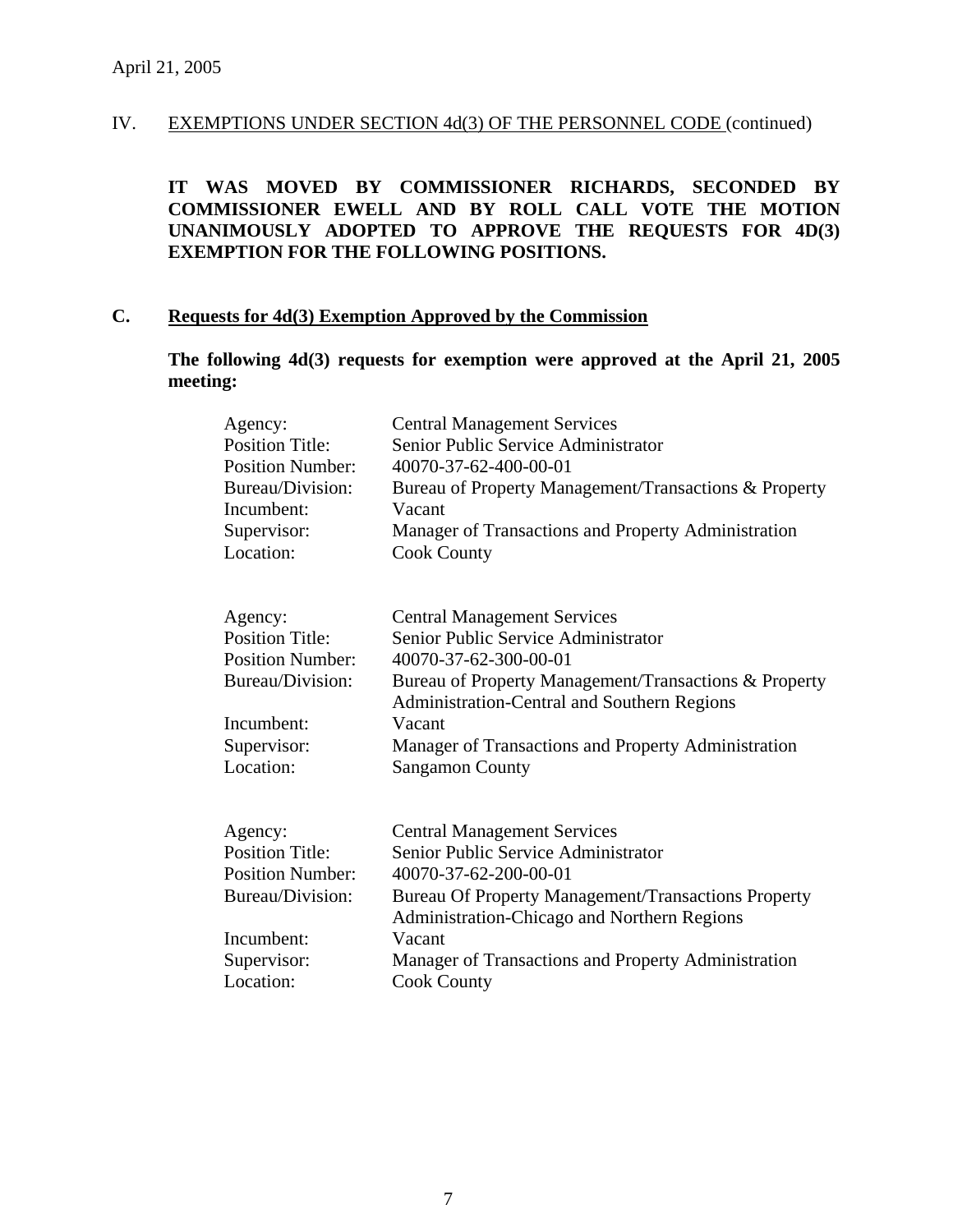**IT WAS MOVED BY COMMISSIONER EWELL, SECONDED BY COMMISSIONER PETERSON AND THE MOTION UNANIMOUSLY ADOPTED TO APPROVE THE REQUESTS FOR 4D(3) EXEMPTION FOR THE FOLLOWING POSITIONS IN ACCORDANCE WITH STAFF RECOMMENDATION.**

#### **D. Requests for 4d(3) Exemption Approved by the Commission**

**The following 4d(3) requests for exemption were approved at the April 21, 2005 meeting:** 

| Agency:                 | Illinois Workers' Compensation Commission |
|-------------------------|-------------------------------------------|
| <b>Position Title:</b>  | Senior Public Service Administrator       |
| <b>Position Number:</b> | 40070-50-37-800-00-01                     |
| Division:               | <b>Chief Fiscal Officer</b>               |
| Incumbent:              | Charles T. Kusar                          |
| Supervisor:             | Chairman                                  |
| Location:               | <b>Cook County</b>                        |

| Agency:                 | Illinois Workers' Compensation Commission |
|-------------------------|-------------------------------------------|
| <b>Position Title:</b>  | Senior Public Service Administrator       |
| <b>Position Number:</b> | 40070-50-37-011-00-01                     |
| Division:               | <b>Insurance Compliance Manager</b>       |
| Incumbent:              | Robert M. Harris                          |
| Supervisor:             | Chairman                                  |
| Location:               | <b>Cook County</b>                        |

**IT WAS MOVED BY COMMISSIONER RICHARDS, SECONDED BY COMMISSIONER BUKRABA AND THE MOTION UNANIMOUSLY ADOPTED TO CONTINUE, DENY, OR APPROVE THE REQUESTS FOR 4D(3) EXEMPTION FOR THE FOLLOWING POSITIONS IN ACCORDANCE WITH STAFF RECOMMENDATION.** 

### **E. Requests for 4d(3) Exemption Continued by the Commission**

**The following 4d(3) requests for exemption were continued at the April 21, 2005 meeting until the May 18, 2005 meeting:**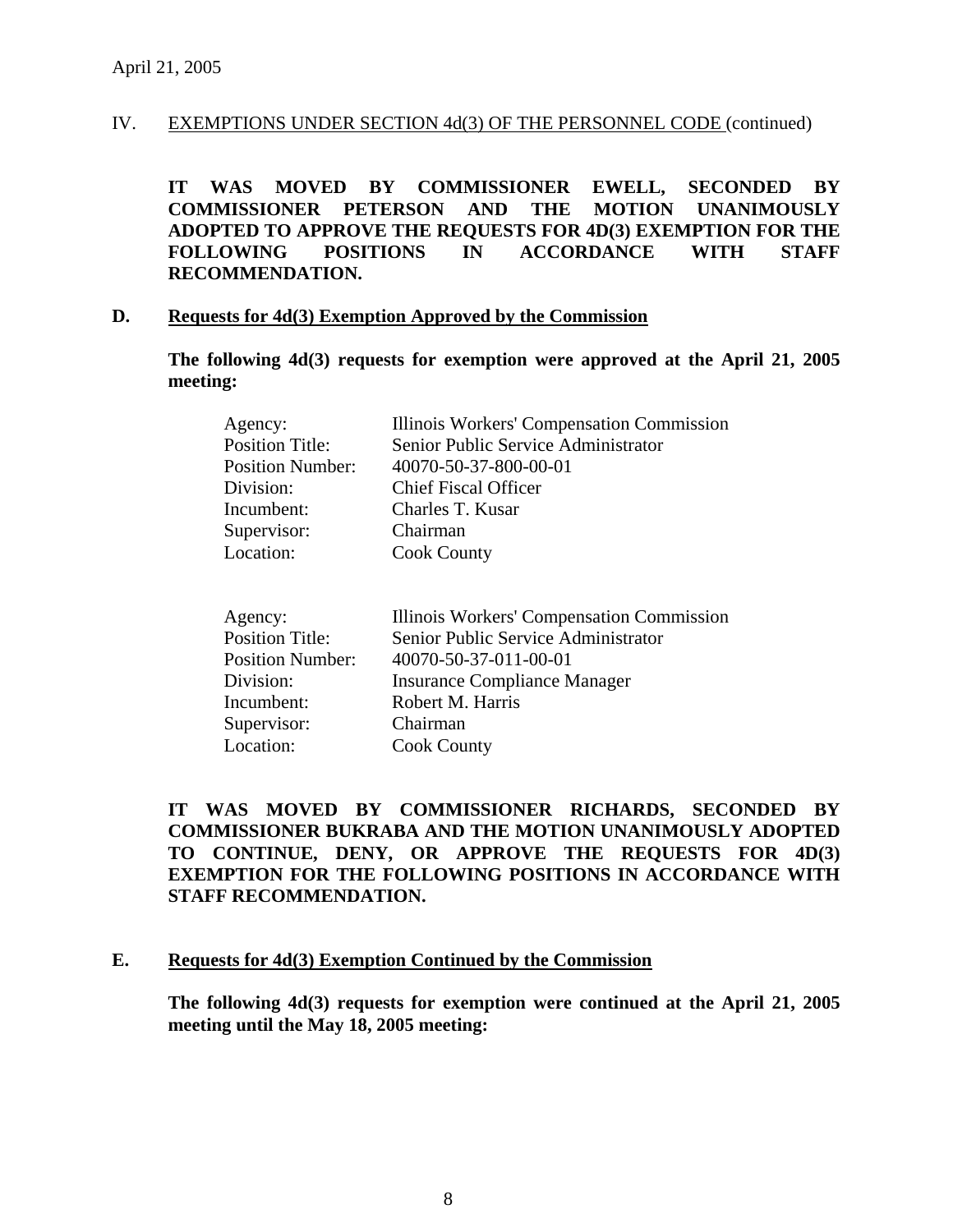| Agency:<br><b>Position Title:</b><br><b>Position Number:</b><br>Division:<br>Incumbent:<br>Supervisor:<br>Location: | Department of Children and Family Services<br>Senior Public Service Administrator<br>40070-16-00-700-00-01<br>Director's Office<br>Vacant<br>Director<br><b>Cook County</b>                                                                     |
|---------------------------------------------------------------------------------------------------------------------|-------------------------------------------------------------------------------------------------------------------------------------------------------------------------------------------------------------------------------------------------|
| Agency:<br><b>Position Title:</b><br><b>Position Number:</b><br>Division:<br>Incumbent:<br>Supervisor:<br>Location: | Department of Financial and Professional Regulation<br>Senior Public Service Administrator<br>40070-13-10-304-00-01<br><b>Commercial Bank Supervision Division</b><br>Marc A. Edwards<br>SPSA (40070-13-10-300-00-01)<br><b>Sangamon County</b> |
| Agency:<br><b>Position Title:</b><br><b>Position Number:</b><br>Division:<br>Incumbent:<br>Supervisor:<br>Location: | Department of Financial and Professional Regulation<br>Senior Public Service Administrator<br>40070-13-10-306-00-01<br><b>Commercial Bank Supervision Division</b><br>Craig S. Volk<br>SPSA (40070-13-10-300-00-01)<br><b>Cook County</b>       |
| Agency:<br><b>Position Title:</b><br><b>Position Number:</b><br>Division:<br>Incumbent:<br>Supervisor:<br>Location: | Department of Revenue<br>Senior Public Service Administrator<br>40070-25-00-100-50-01<br><b>Equal Employment Opportunity Office</b><br>Vacant<br>Director<br><b>Sangamon County</b>                                                             |
| Agency:<br><b>Position Title:</b><br><b>Position Number:</b><br>Division:<br>Incumbent:<br>Supervisor:<br>Location  | Department of Revenue<br>Senior Public Service Administrator<br>40070-25-53-100-00-01<br><b>Equal Employment Opportunity Office</b><br>Vacant<br>Director<br><b>Sangamon County</b>                                                             |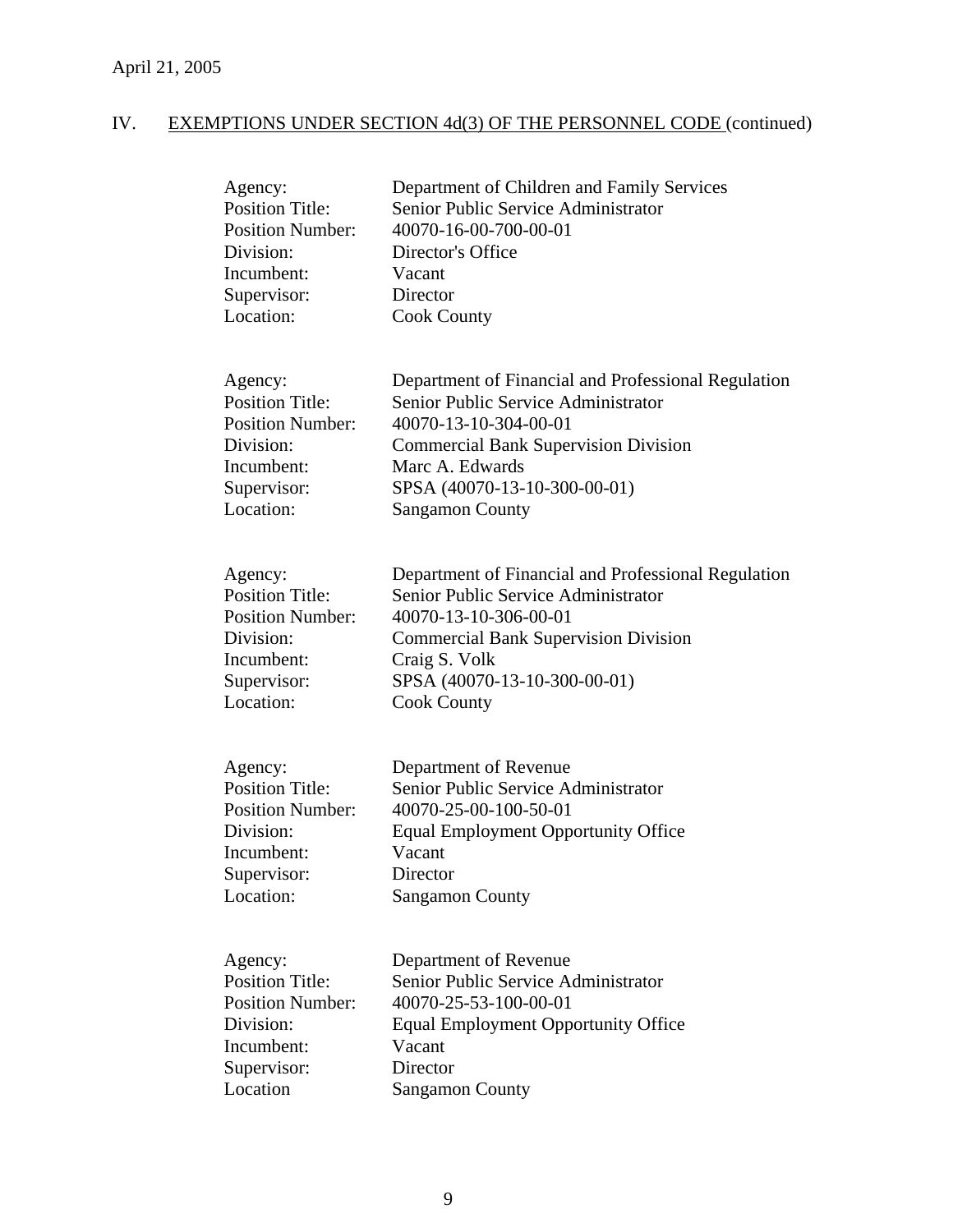# **F. Request for 4d(3) Exemption Denied by the Commission**

# **The following 4d(3) request for exemption was denied at the April 21, 2005 meeting:**

| Agency:                 | Illinois State Fire Marshal         |
|-------------------------|-------------------------------------|
| <b>Position Title:</b>  | <b>Public Service Administrator</b> |
| <b>Position Number:</b> | 37015-50-50-003-00-02               |
| Division:               | Legal                               |
| Incumbent:              | Vacant                              |
| Supervisor:             | 40070-50-50-003-00-01               |
| Location:               | <b>Sangamon County</b>              |

# **G. Requests for 4d(3) Exemption Approved by the Commission**

**The following 4d(3) requests for exemption were approved at the April 21, 2005 meeting:** 

| Agency:<br><b>Position Title:</b><br><b>Position Number:</b><br>Division:<br>Incumbent:<br>Supervisor:<br>Location: | <b>Purchasing Officer</b><br>Vacant<br>Secretary<br><b>Cook County</b> | Department of Financial and Professional Regulation<br>Senior Public Service Administrator<br>40070-13-02-200-00-01                                        |
|---------------------------------------------------------------------------------------------------------------------|------------------------------------------------------------------------|------------------------------------------------------------------------------------------------------------------------------------------------------------|
| Agency:<br><b>Position Title:</b><br><b>Position Number:</b><br>Division:<br>Incumbent:<br>Supervisor:<br>Location: | Vacant<br>Director<br><b>Cook County</b>                               | Department of Commerce and Economic Opportunity<br>Senior Public Service Administrator<br>40070-42-80-000-00-01<br>Bureau of Homeland Security Marketplace |
| Agency:<br><b>Position Title:</b><br><b>Position Number:</b><br>Division:<br>Incumbent:<br>Supervisor:<br>Location: | Legal<br>Joseph August Sr.<br><b>Sangamon County</b>                   | Illinois State Fire Marshal<br>Senior Public Service Administrator<br>40070-50-50-003-00-01<br>Illinois State Fire Marshall                                |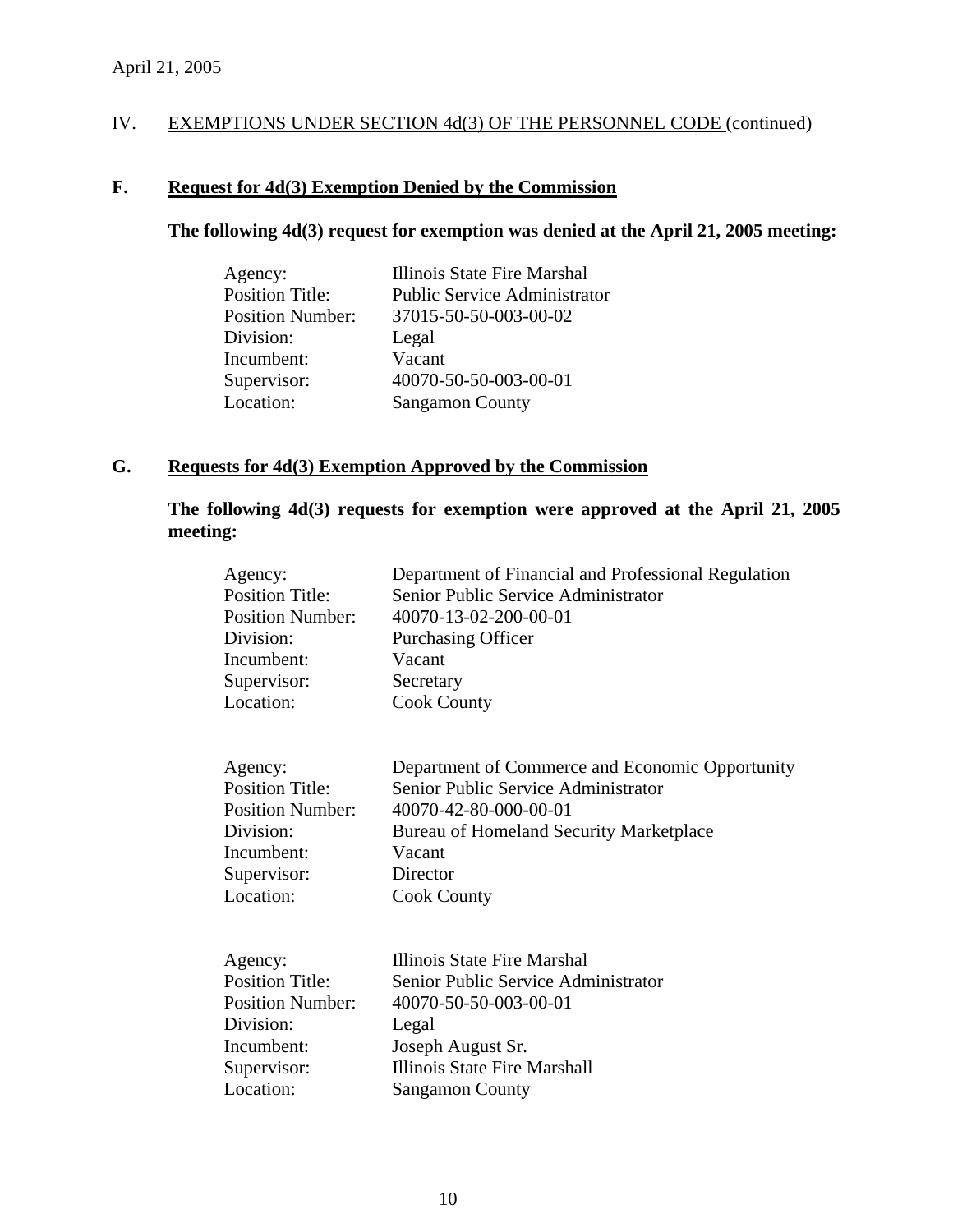# V. MOTION TO GO INTO EXECUTIVE SESSION

**IT WAS MOVED BY COMMISSIONER PETERSON, SECONDED BY COMMISSIONER EWELL AND BY ROLL CALL VOTE THE MOTION UNANIMOUSLY ADOPTED TO HOLD AN EXECUTIVE SESSION TO CONSIDER APPEALS OF DISMISSAL FILED WITH THE COMMISSION PURSUANT TO SUBSECTIONS 2(c)(1), 2(c)(4) AND 2(c)(11) OF THE OPEN MEETINGS ACT.** 

# VI. RECONVENE MEETING

Upon due and proper notice the regular meeting of the Illinois Civil Service Commission was reconvened at 160 North LaSalle Street, Suite S-901, Chicago, Illinois.

#### PRESENT

Chris Kolker, Chairman (via telephone); George E. Richards, Raymond W. Ewell, Barbara J. Peterson and Betty Bukraba, Commissioners; Daniel Stralka and Andrew Barris of the Commission staff.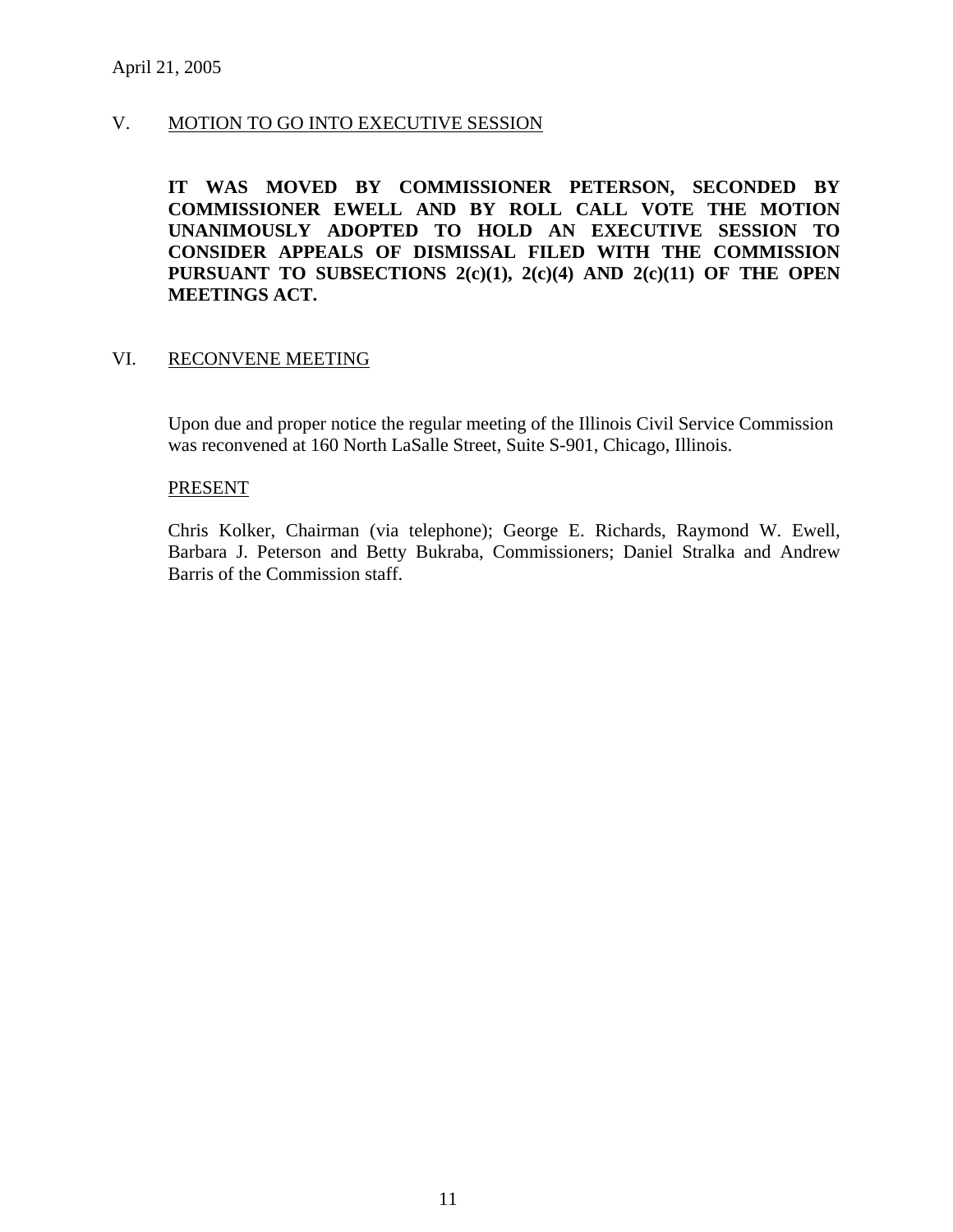# VII. NON-MERIT APPOINTMENT REPORT

The Personnel Code permits non-merit appointments for a limited period of time, i.e., emergency appointments shall not exceed 60 days and shall not be renewed, and positions shall not be filled on a temporary or provisional basis for more than six months out of any twelve-month period. Consecutive non-merit appointments are not violative of the Code, however, they do present a possible evasion of merit principles and should be monitored. Set forth below is the number of consecutive non-merit appointments made by each department. These statistics are from the Department of Central Management Services consecutive non-merit report as of March 31, 2005.

|                                    | 2/28/05 | 3/31/05 |
|------------------------------------|---------|---------|
| <b>Central Management Services</b> | 3       |         |
| Children & Family Services         | 6       | Q       |
| Comm. & Econ. Opportunity          | 4       |         |
| <b>Employment Security</b>         |         |         |
| <b>Human Services</b>              |         |         |
| Labor                              |         |         |
| <b>Natural Resources</b>           |         |         |
| Property Tax Appeal Board          |         |         |
| Public Aid                         | 9       | 10      |
| <b>Public Health</b>               |         |         |
| Revenue                            |         |         |
| <b>State Retirement Systems</b>    |         |         |
| Transportation                     | 12      | 12      |
| Totals                             | 45      | 52      |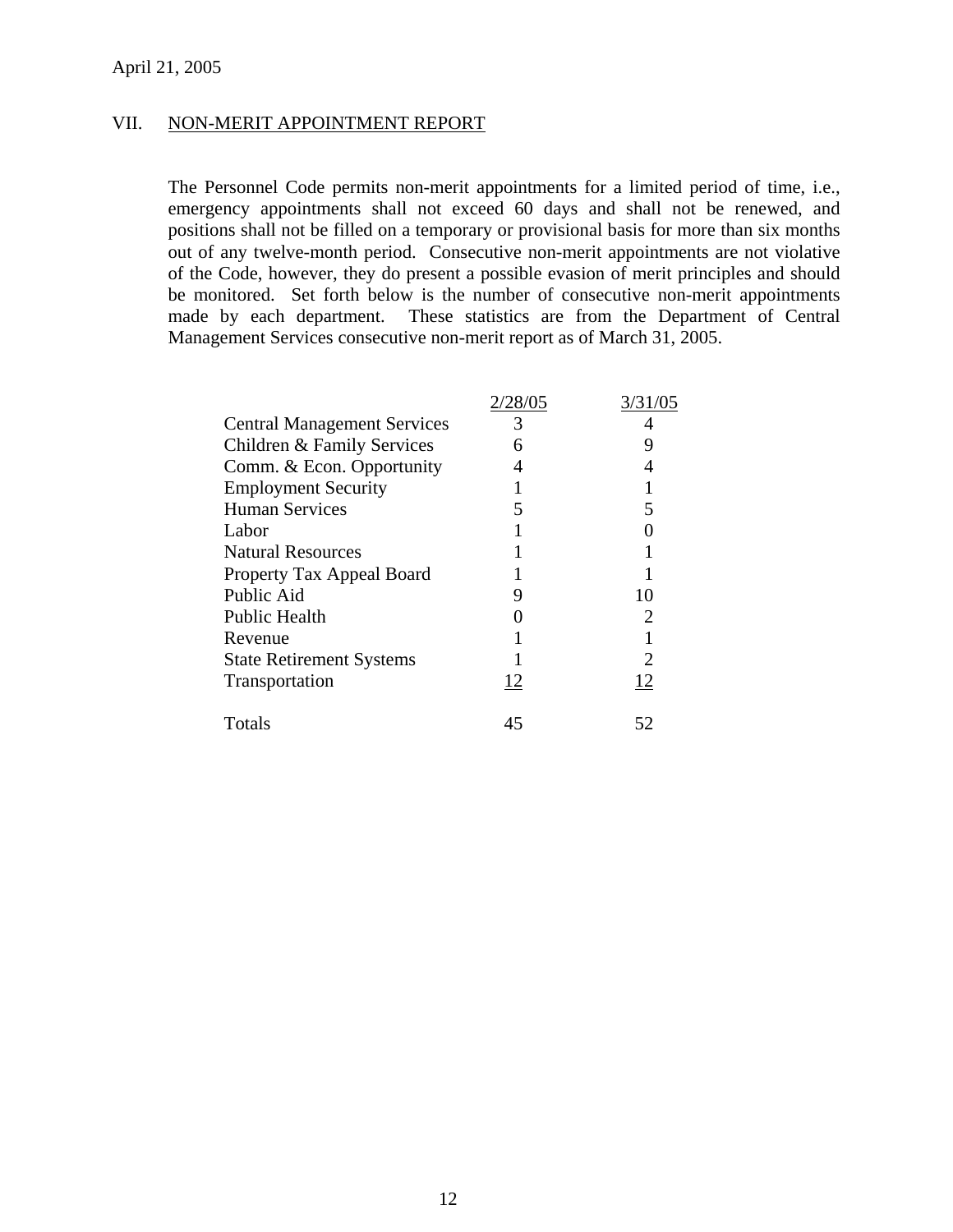# VIII. PUBLICLY ANNOUNCED DECISIONS RESULTING FROM APPEAL

#### • **LAYOFF LA-11-04**

| LA-11-V4   |                               |                      |                                |
|------------|-------------------------------|----------------------|--------------------------------|
| Petitioner | Beardsley, et al.             | Appeal Date          | 8/12/03                        |
| Agency     | DOC                           | <b>Decision Date</b> | 3/30/05                        |
| Type of    | Layoff                        | <b>ALJ</b>           | Daniel Stralka                 |
| Appeal     |                               |                      |                                |
| Change(s)  | <b>Violation of Personnel</b> | Proposed             | <b>ALJ Finds No Violations</b> |
|            | Rules                         | Finding              | of Sections 302.550 and        |
|            |                               |                      | 302.560 With Exception.        |

**IT WAS MOVED BY COMMISSIONER PETERSON, SECONDED BY COMMISSIONER EWELL AND BY ROLL CALL VOTE THE MOTION UNANIMOUSLY ADOPTED TO DENY THE PETITIONER'S REQUEST FOR HEARING DATED APRIL 20, 2005 AND TO AFFIRM THE ADMINISTRATIVE LAW JUDGE'S PROPOSED FINDING THAT THE ACTIONS OF THE DEPARTMENT OF CORRECTIONS IN IMPLEMENTING THE LAYOFF PLAN AND VOLUNTARY REDUCTIONS THERETO DID NOT VIOLATE SECTIONS 302.550 AND 302.560 OF THE PERSONNEL RULES AS APPLIED TO THE 43 CORRECTIONAL CAPTAINS IN THIS CONSOLIDATED LAYOFF APPEAL WITH THE EXCEPTION THAT THE AGENCY DID NOT COMPLY WITH THE PERSONNEL RULES BY UTILIZING "FACILITY" AS LOCATION RATHER THAN "COUNTY" FOR DETERMINING "CURRENT VACANT POSITION" IN THESE SECTIONS. THE DEPARTMENT OF CORRECTIONS SHALL COMPLY WITH THE RULES BY MAKING THE EMPLOYEE AGGRIEVED BY THIS ACTION WHOLE IN ACCORDANCE WITH THE PROPOSED FINDING.** 

#### • **LAYOFF LA-02-05**

| LA-04-03   |                        |                      |                         |
|------------|------------------------|----------------------|-------------------------|
| Petitioner | <b>Robert Eifert</b>   | Appeal Date          | 7/06/04                 |
| Agency     | DOC                    | <b>Decision Date</b> | 3/30/05                 |
| Type of    | Layoff                 | ALJ                  | <b>Andrew Barris</b>    |
| Appeal     |                        |                      |                         |
| Change(s)  | Violation of Personnel | Proposed             | ALJ Finds Pet. Entitled |
|            | Rules                  | Finding              | to Voluntary Reduction  |
|            |                        |                      | Pursuant to 302.560.    |

**IT WAS MOVED BY COMMISSIONER RICHARDS, SECONDED BY COMMISSIONER EWELL AND BY ROLL CALL VOTE THE MOTION UNANIMOUSLY ADOPTED TO DENY THE RESPONDENT'S REQUEST FOR HEARING AND TO AFFIRM THE ADMINISTRATIVE LAW JUDGE'S PROPOSED FINDING THAT PETITIONER WAS ENTITLED TO A VOLUNTARY REDUCTION PURSUANT TO SECTION 302.560.**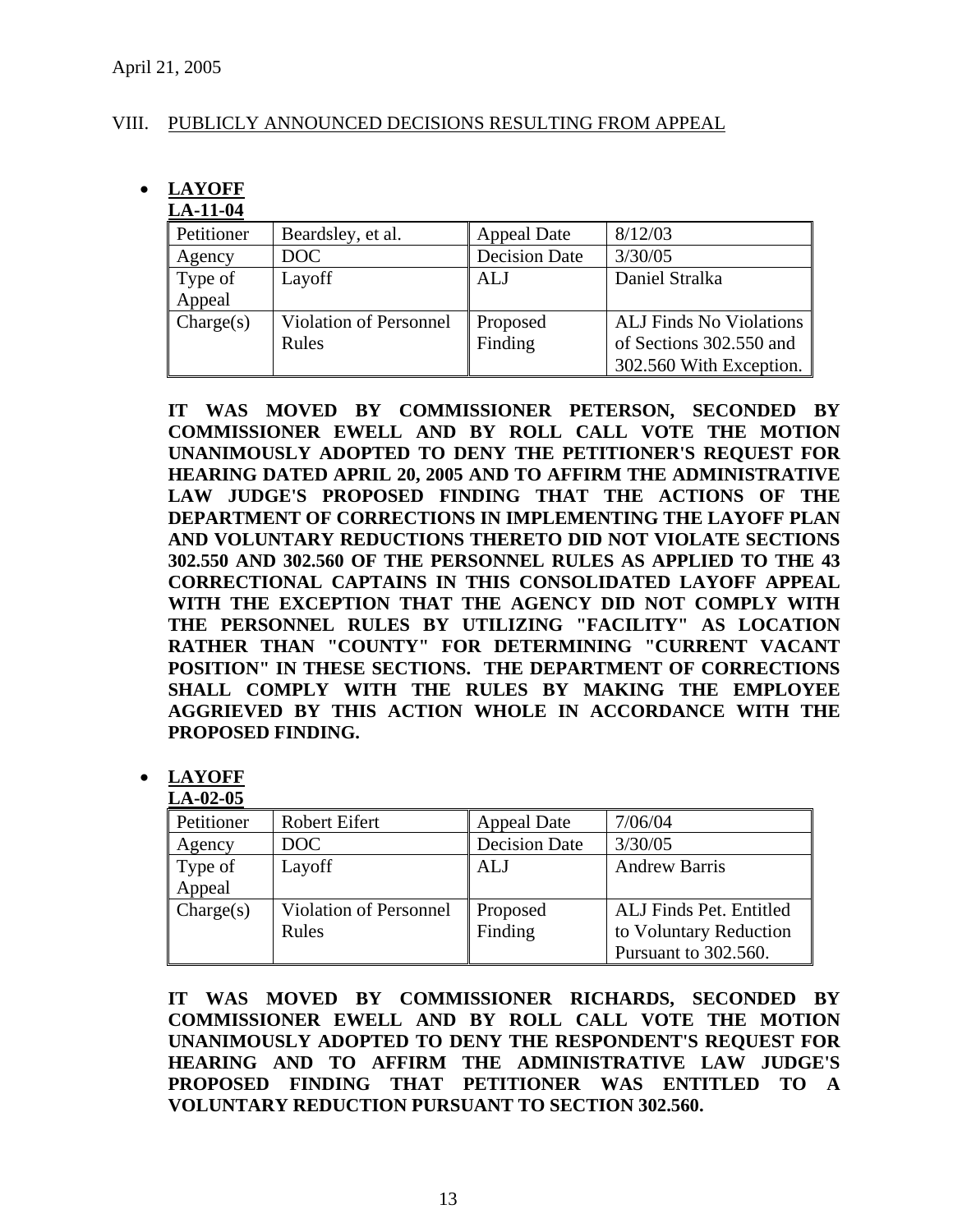# VIII. PUBLICLY ANNOUNCED DECISIONS RESULTING FROM APPEAL (continued)

# • **LAYOFF**

# **LA-03-05**

| Petitioner | Richard M. Greer              | <b>Appeal Date</b>   | 7/06/04                |
|------------|-------------------------------|----------------------|------------------------|
| Agency     | DOC                           | <b>Decision Date</b> | 3/30/05                |
| Type of    | Layoff                        | <b>ALJ</b>           | <b>Andrew Barris</b>   |
| Appeal     |                               |                      |                        |
| Change(s)  | <b>Violation of Personnel</b> | Proposed             | No Violation of        |
|            | Rules                         | Finding              | <b>Personnel Rules</b> |
|            |                               |                      | Occurred as Alleged by |
|            |                               |                      | the Petitioner.        |

**IT WAS MOVED BY COMMISSIONER EWELL, SECONDED BY COMMISSIONER PETERSON AND BY ROLL CALL VOTE THE MOTION UNANIMOUSLY ADOPTED TO DENY THE PETITIONER'S REQUEST FOR HEARING AND TO AFFIRM THE ADMINISTRATIVE LAW JUDGE'S PROPOSED FINDING THAT NO VIOLATION OF THE PERSONNEL RULES OCCURRED AS ALLEGED BY THE PETITIONER.** 

# • **LAYOFF**

**LA-04-05** Petitioner George Starkweather Appeal Date 7/07/04 Agency DOC Decision Date 3/30/05 Type of Appeal Layoff **ALJ** Andrew Barris  $\text{Change}(s)$  Violation of Personnel Rules Proposed Finding No Violation of Personnel Rules Occurred as Alleged by the Petitioner.

**IT WAS MOVED BY COMMISSIONER RICHARDS, SECONDED BY COMMISSIONER BUKRABA AND BY ROLL CALL VOTE THE MOTION ADOPTED 4-0 TO DENY THE PETITIONER'S REQUEST FOR HEARING AND TO AFFIRM THE ADMINISTRATIVE LAW JUDGE'S PROPOSED FINDING THAT NO VIOLATION OF THE PERSONNEL RULES OCCURRED AS ALLEGED BY THE PETITIONER. CHAIRMAN KOLKER VOTED PRESENT.**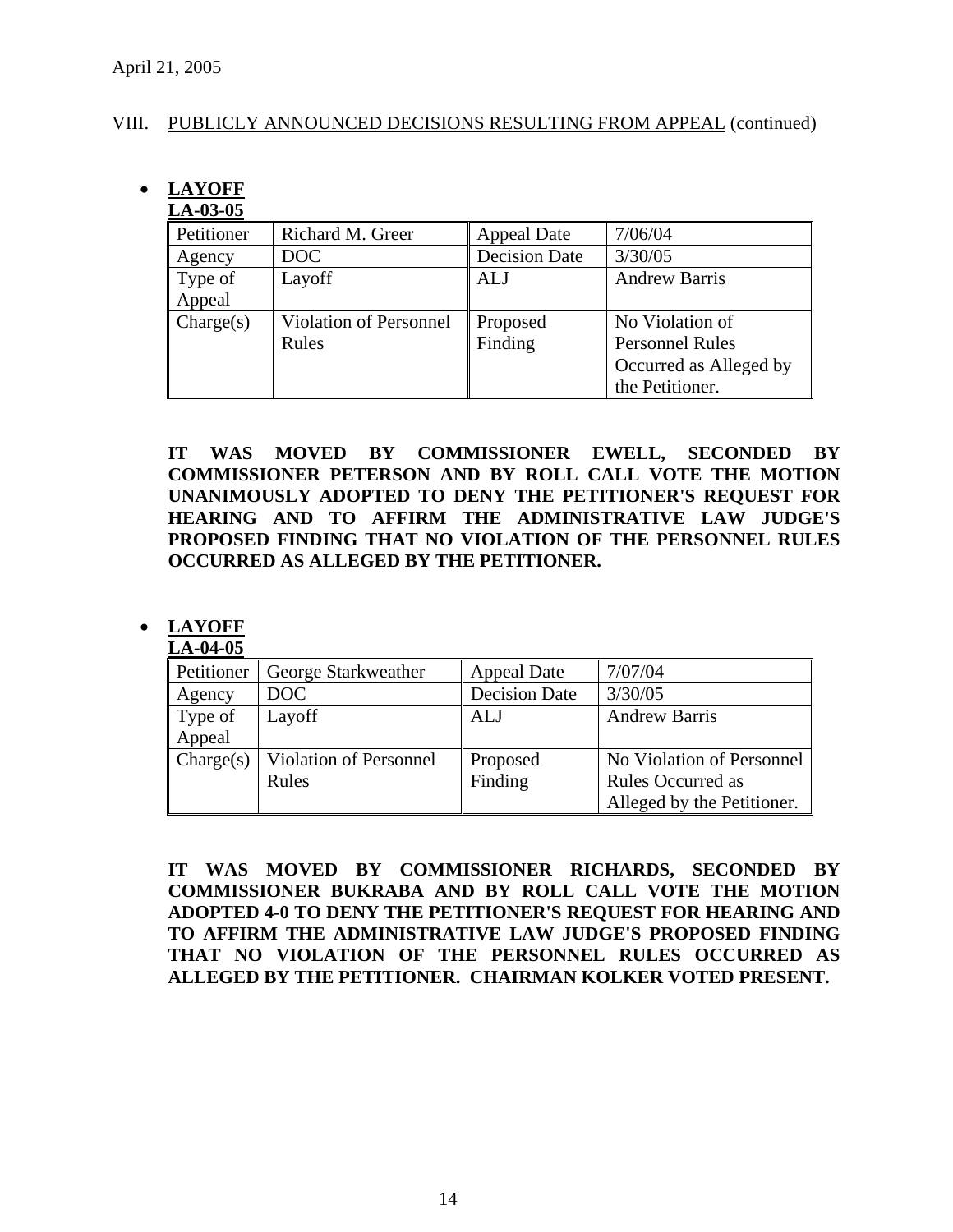# VIII. PUBLICLY ANNOUNCED DECISIONS RESULTING FROM APPEAL (continued)

# • **LAYOFF**

# **LA-05-05**

| Petitioner | Geneva Bonifield       | <b>Appeal Date</b>   | 7/07/04                |
|------------|------------------------|----------------------|------------------------|
| Agency     | DOC                    | <b>Decision Date</b> | 3/30/05                |
| Type of    | Layoff                 | ALJ                  | <b>Andrew Barris</b>   |
| Appeal     |                        |                      |                        |
| Change(s)  | Violation of Personnel | Proposed             | No Violation of        |
|            | Rules                  | Finding              | <b>Personnel Rules</b> |
|            |                        |                      | Occurred as Alleged by |
|            |                        |                      | the Petitioner.        |

**IT WAS MOVED BY COMMISSIONER EWELL, SECONDED BY COMMISSIONER BUKRABA AND BY ROLL CALL VOTE THE MOTION UNANIMOUSLY ADOPTED TO DENY THE PETITIONER'S REQUEST FOR HEARING AND TO AFFIRM THE ADMINISTRATIVE LAW JUDGE'S PROPOSED FINDING THAT NO VIOLATION OF THE PERSONNEL RULES OCCURRED AS ALLEGED BY THE PETITIONER.** 

# • **LAYOFF**

# **LA-08-05**

| Petitioner | Lloyd Phillips                | <b>Appeal Date</b>   | 7/12/04                |
|------------|-------------------------------|----------------------|------------------------|
| Agency     | DOC                           | <b>Decision Date</b> | 3/30/05                |
| Type of    | Layoff                        | ALJ                  | <b>Andrew Barris</b>   |
| Appeal     |                               |                      |                        |
| Change(s)  | <b>Violation of Personnel</b> | Proposed             | No Violation of        |
|            | Rules                         | Finding              | <b>Personnel Rules</b> |
|            |                               |                      | Occurred as Alleged by |
|            |                               |                      | the Petitioner.        |

**IT WAS MOVED BY COMMISSIONER RICHARDS, SECONDED BY COMMISSIONER EWELL AND BY ROLL CALL VOTE THE MOTION UNANIMOUSLY ADOPTED TO DENY THE PETITIONER'S REQUEST FOR HEARING AND TO AFFIRM THE ADMINISTRATIVE LAW JUDGE'S PROPOSED FINDING THAT NO VIOLATION OF THE PERSONNEL RULES OCCURRED AS ALLEGED BY THE PETITIONER.**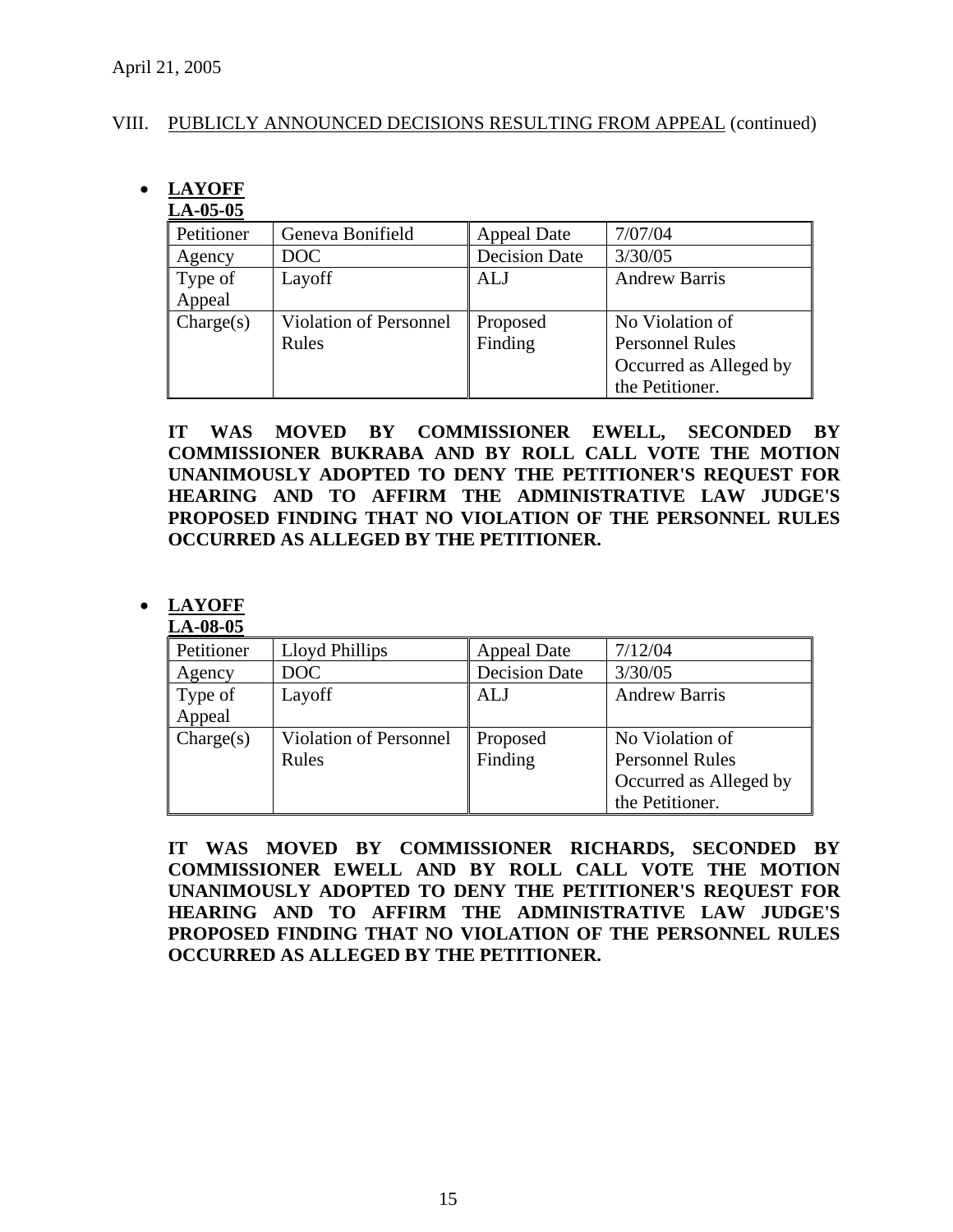# IX. APPEALS TERMINATED WITHOUT DECISION

# • **LAYOFF**

# **LA-10-05**

| Petitioner | Barbara J. Conrad             | <b>Appeal Date</b>   | 7/15/04              |
|------------|-------------------------------|----------------------|----------------------|
| Agency     | DOC                           | <b>Decision Date</b> | 3/30/05              |
| Type of    | Layoff                        | <b>ALJ</b>           | <b>Andrew Barris</b> |
| Appeal     |                               |                      |                      |
| Change(s)  | <b>Violation of Personnel</b> | Recommended          | Default - Appeal     |
|            | Rules                         | Decision             | Dismissed Subject to |
|            |                               |                      | Commission Approval. |

**IT WAS MOVED BY COMMISSIONER RICHARDS, SECONDED BY COMMISSIONER BUKRABA AND BY ROLL CALL VOTE THE MOTION UNANIMOUSLY ADOPTED TO AFFIRM THE ADMINISTRATIVE LAW JUDGE'S DECISION DISMISSING THE APPEAL OF THE PETITIONER, BARBARA J. CONRAD.** 

# X. AMENDMENTS IN CLASS SPECIFICATIONS

# **A. The following class titles were submitted for revision by the Director of Central Management Services:**

| <b>Current Position Title</b>   | <b>Proposed Position Title</b> |
|---------------------------------|--------------------------------|
| KidCare Supervisor I (Abolish)  | KidCare Supervisor (New)       |
| KidCare Supervisor II (Abolish) |                                |

# **Recommendation For Commission Action**

Assistant Executive Director Andrew Barris stated that the proposed position title consolidated the two positions Kidcare Supervisor I and Kidcare Supervisor II.

**IT WAS MOVED BY COMMISSIONER RICHARDS, SECONDED BY COMMISSIONER EWELL AND THE MOTION UNANIMOUSLY ADOPTED TO APPROVE THE REVISIONS OF THE CLASS SPECIFICATIONS FOR THE FOLLOWING CLASSES TO BE EFFECTIVE MAY 1, 2005.**

**KidCare Supervisor I (Abolish) KidCare Supervisor II (Abolish) KidCare Supervisor (New)**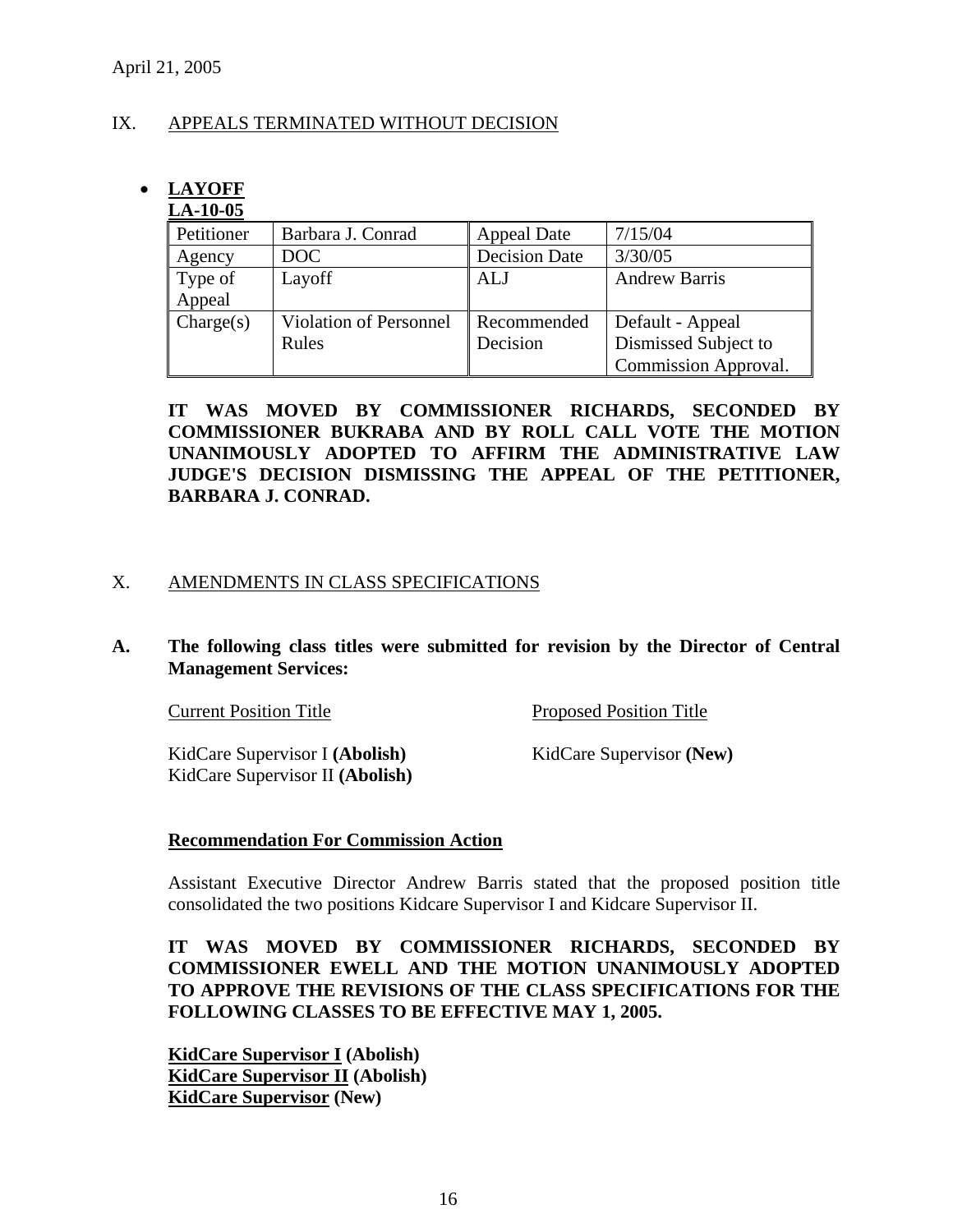# X. AMENDMENTS IN CLASS SPECIFICATIONS (continued)

# **B. The following class titles were submitted for revision by the Director of Central Management Services:**

| <b>Current Position Title</b>         | <b>Proposed Position Title</b> |
|---------------------------------------|--------------------------------|
| Human Services Grants Coordinator     | no change in title             |
| Trainee                               |                                |
| Human Services Grants Coordinator I   | no change in title             |
| Human Services Grants Coordinator II  | no change in title             |
| Human Services Grants Coordinator III | no change in title             |

#### **Recommendation For Commission Action**

According to Assistant Executive Director Andrew Barris, the revision of the Human Services Grants Coordinator Trainee, I, II and III positions is intended to allow any agency to use the class specification instead of limiting the use of the class specification to the Department of Commerce and Economic Opportunity.

# **IT WAS MOVED BY COMMISSIONER PETERSON SECONDED BY COMMISSIONER EWELL AND THE MOTION UNANIMOUSLY ADOPTED TO APPROVE THE REVISION OF THE CLASS SPECIFICATIONS FOR THE FOLLOWING CLASSES TO BE EFFECTIVE MAY 1, 2005.**

 **Human Services Grants Coordinator Trainee Human Services Grants Coordinator I Human Services Grants Coordinator II Human Services Grants Coordinator III**

### **C. The following class titles were submitted for revision by the Director of Central Management Services:**

| <b>Current Position Title</b>                                                                                                     | <b>Proposed Position Title</b>        |
|-----------------------------------------------------------------------------------------------------------------------------------|---------------------------------------|
| Health & Safety Officer I (Abolish)<br>Health & Safety Officer II (Abolish)<br>Carnival & Amusement Safety Inspector<br>(Abolish) | Public Safety Inspector (New)         |
| Health & Safety Officer Trainee (Abolish)<br>Carnival & Amusement Safety Inspector<br>Trainee (Abolish)                           | Public Safety Inspector Trainee (New) |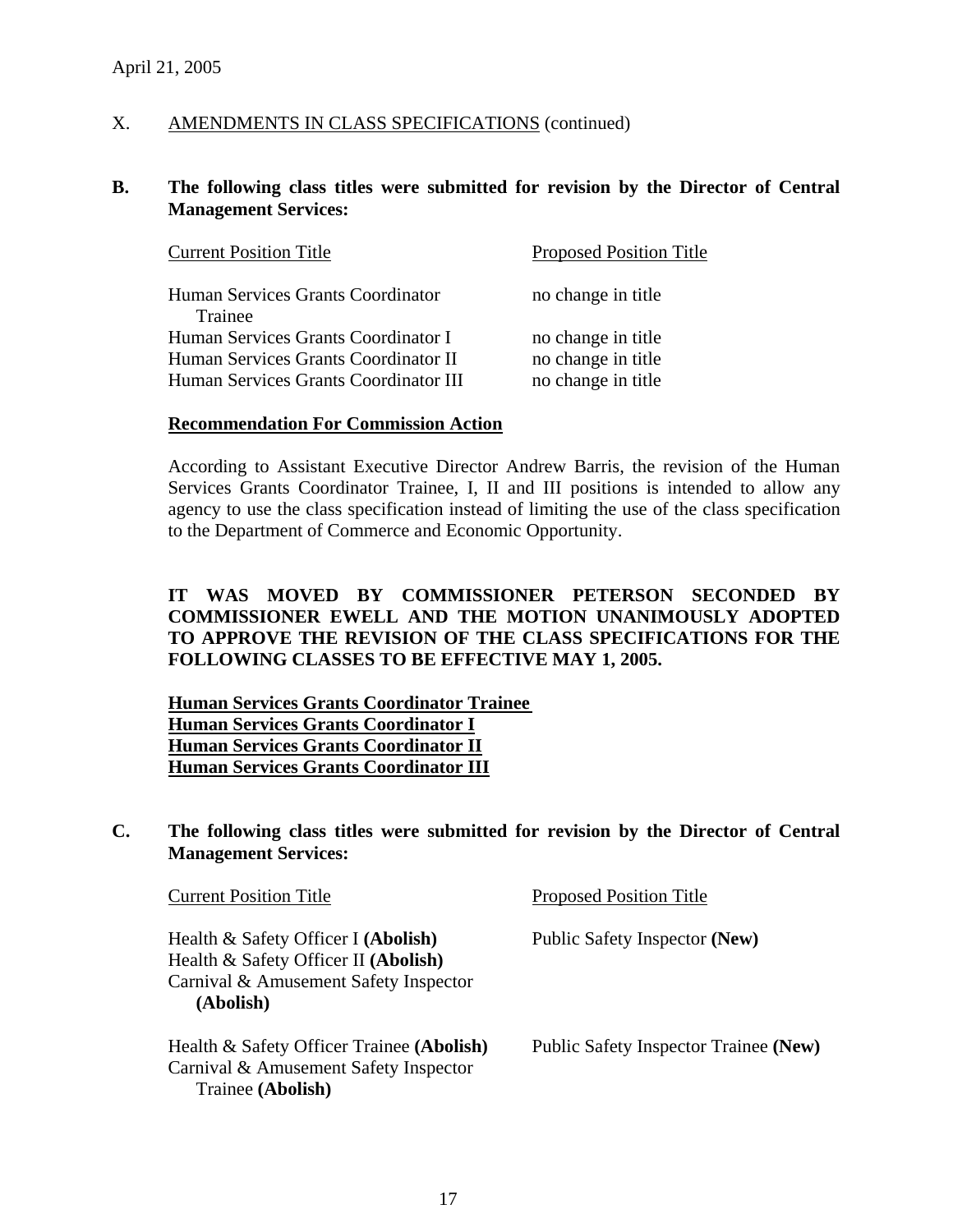# X. AMENDMENTS IN CLASS SPECIFICATIONS (continued)

# **Recommendation For Commission Action**

Assistant Executive Director Andrew Barris explained to the Commissioners that in order to avoid the excessive travel and overtime expenses associated with the Carnival and Amusement Safety Inspectors and Trainees, this class was created to combine the carnival inspectors with the health and safety officers. The new position will perform routine safety inspections of public buildings in the winter months but then also perform inspections of carnivals in the summer months.

# **IT WAS MOVED BY COMMISSIONER EWELL SECONDED BY COMMISSIONER BUKRABA AND THE MOTION UNANIMOUSLY ADOPTED TO APPROVE THE REVISION OF THE CLASS SPECIFICATIONS FOR THE FOLLOWING CLASSES TO BE EFFECTIVE MAY 1, 2005.**

 **Health & Safety Officer I (Abolish) Health & Safety Officer II (Abolish) Carnival & Amusement Safety Inspector (Abolish) Public Safety Inspector (New)** 

**Health & Safety Officer Trainee (Abolish) Carnival & Amusement Safety Inspector Trainee (Abolish) Public Safety Inspector Trainee (New)** 

# **D. The following class titles were submitted for revision by the Director of Central Management Services:**

| <b>Current Position Title</b>             | <b>Proposed Position Title</b> |
|-------------------------------------------|--------------------------------|
| <b>Employment Security Tax Auditor I</b>  | No Change in Title             |
| <b>Employment Security Tax Auditor II</b> | No Change in Title             |

# **Recommendation For Commission Action**

Assistant Executive Director Barris discussed a few minor revisions to the specification including an additional 12 semester hours of accounting coursework.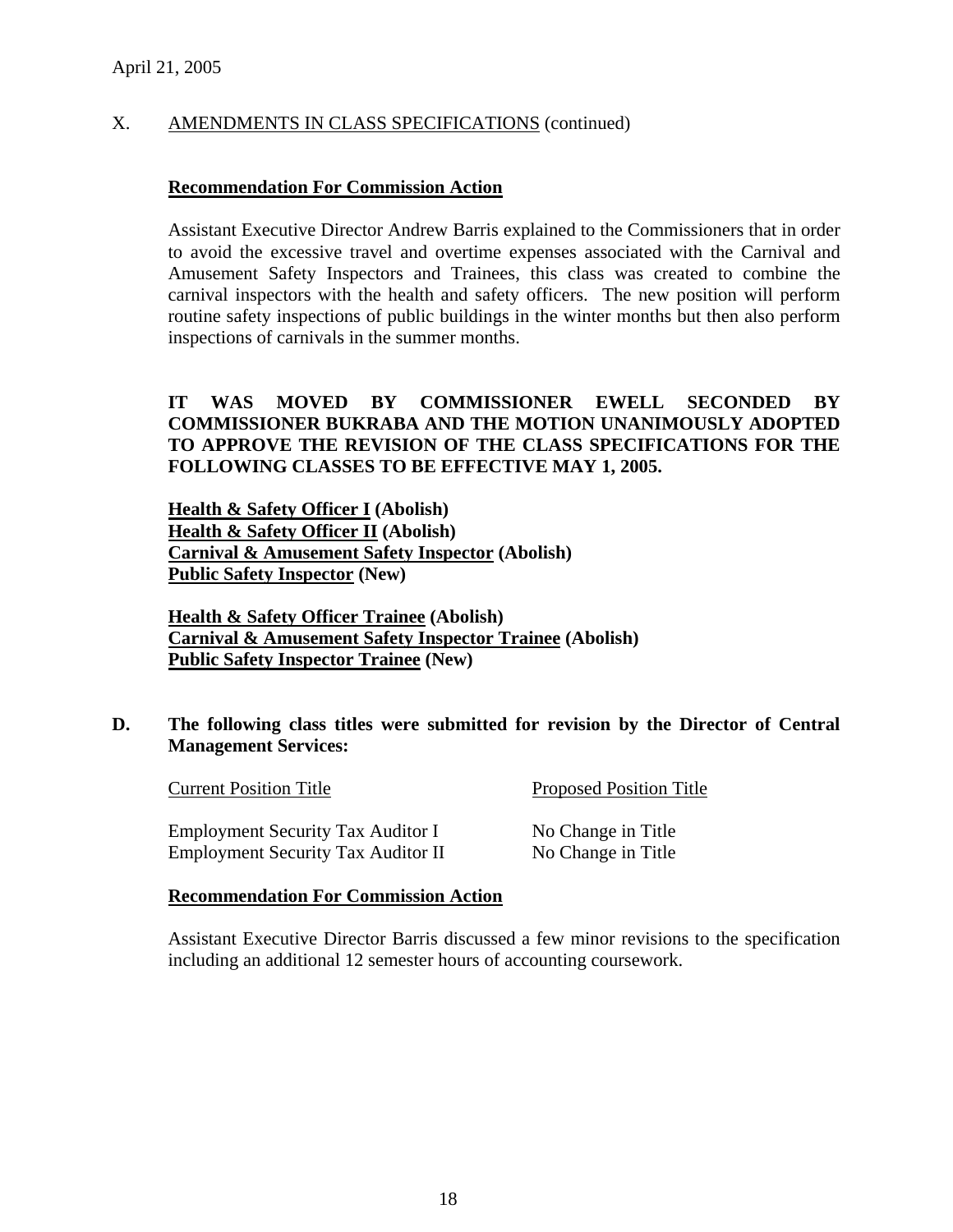# X. AMENDMENTS IN CLASS SPECIFICATIONS (continued)

# **IT WAS MOVED BY COMMISSIONER EWELL SECONDED BY COMMISSIONER BUKRABA AND THE MOTION UNANIMOUSLY ADOPTED TO APPROVE THE REVISION OF THE CLASS SPECIFICATIONS FOR THE FOLLOWING CLASSES TO BE EFFECTIVE MAY 1, 2005.**

**Employment Security Tax Auditor I Employment Security Tax Auditor II**

**E. The following class title was submitted for establishment by the Director of Central Management Services:** 

**Current Position Title Proposed Position Title** 

New Laborer Foreman

#### **Recommendation For Commission Action**

Assistant Executive Director Barris informed the Commissioners that the request for the establishment of the proposed position title of Laborer Foreman was withdrawn due to questions posed by the union.

**F. The following class title was submitted for establishment by the Director of Central Management Services:** 

| <b>Current Position Title</b> | <b>Proposed Position Title</b>            |  |
|-------------------------------|-------------------------------------------|--|
| Public Service Administrator  | <b>Technical Advisor Advanced Program</b> |  |
|                               | Specialist (new)                          |  |

Assistant Executive Director Andrew Barris informed the Commission that he granted interim approval effective May 1, 2005 until the May 18, 2005 meeting for the Technical Advisor Advanced Program Specialist position due to the fact that the request was not timely submitted for April's meeting.

# **IT WAS MOVED BY COMMISSIONER RICHARDS, SECONDED BY COMMISSIONER BUKRABA AND THE MOTION UNANIMOUSLY ADOPTED TO DISAPPROVE ANY CLASS SPECIFICATIONS RECEIVED BY THE COMMISSION NOT CONTAINED IN THIS REPORT TO ALLOW ADEQUATE STUDY.**